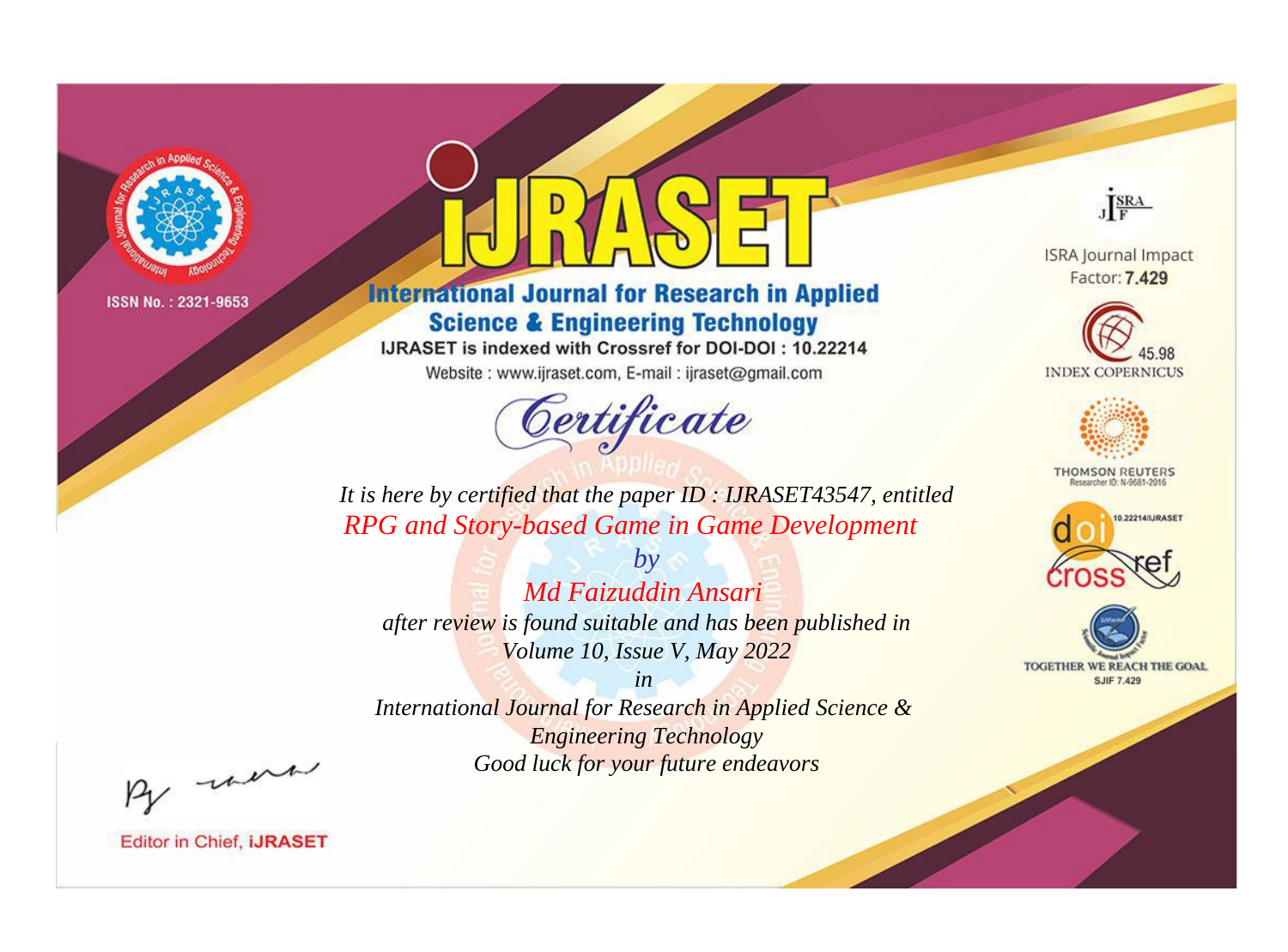

# **International Journal for Research in Applied Science & Engineering Technology**

IJRASET is indexed with Crossref for DOI-DOI: 10.22214

Website: www.ijraset.com, E-mail: ijraset@gmail.com



JERA

**ISRA Journal Impact** Factor: 7.429





**THOMSON REUTERS** 



TOGETHER WE REACH THE GOAL **SJIF 7.429** 

*It is here by certified that the paper ID : IJRASET43547, entitled RPG and Story-based Game in Game Development*

*Prasen Biswas after review is found suitable and has been published in Volume 10, Issue V, May 2022*

*by*

*in* 

*International Journal for Research in Applied Science & Engineering Technology Good luck for your future endeavors*

By morn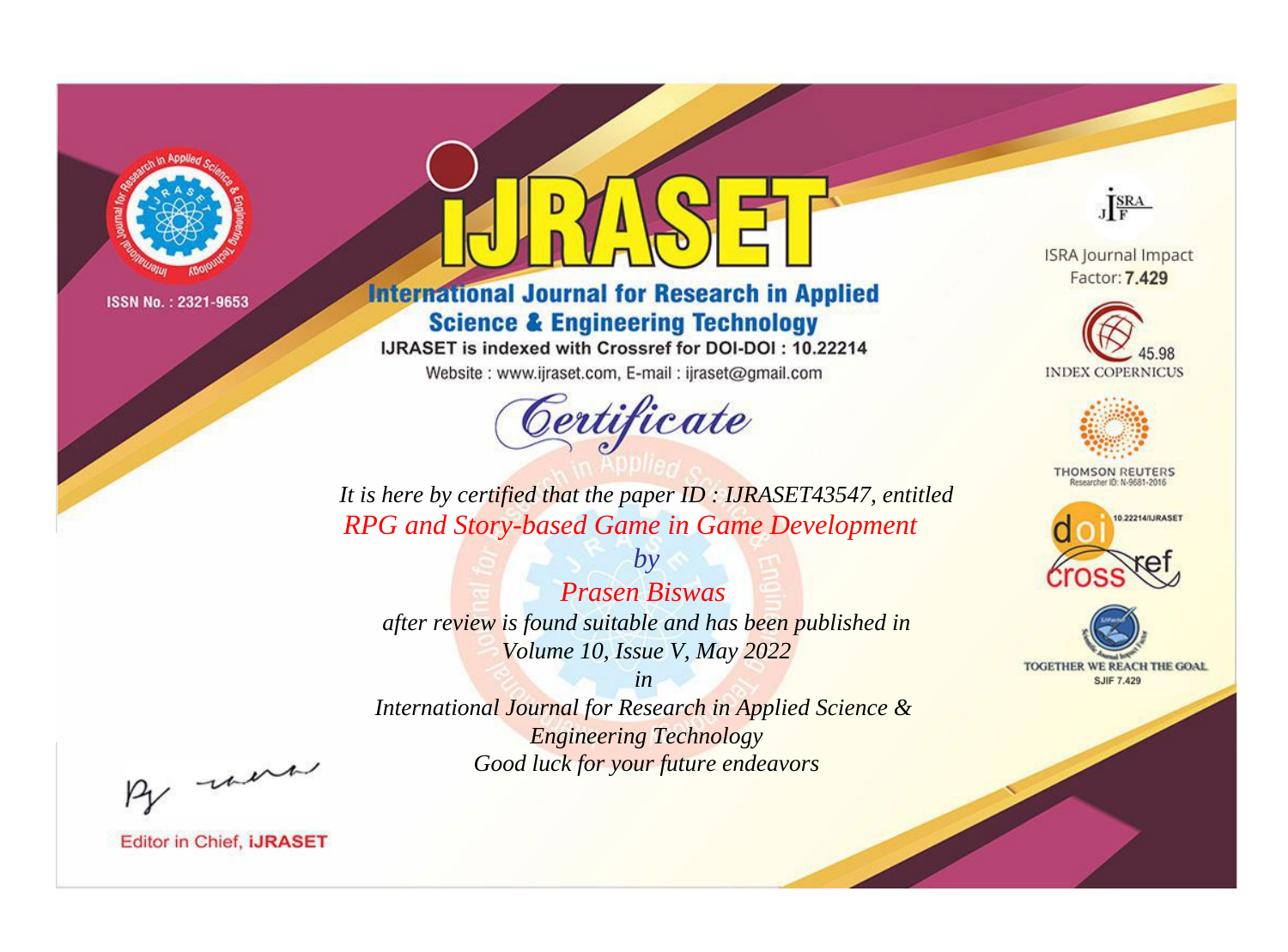

# **International Journal for Research in Applied Science & Engineering Technology**

IJRASET is indexed with Crossref for DOI-DOI: 10.22214

Website: www.ijraset.com, E-mail: ijraset@gmail.com



JERA

**ISRA Journal Impact** Factor: 7.429





**THOMSON REUTERS** 



TOGETHER WE REACH THE GOAL **SJIF 7.429** 

*It is here by certified that the paper ID : IJRASET43547, entitled RPG and Story-based Game in Game Development*

*KM Varsha Verma after review is found suitable and has been published in Volume 10, Issue V, May 2022*

*by*

*in* 

*International Journal for Research in Applied Science & Engineering Technology Good luck for your future endeavors*

By morn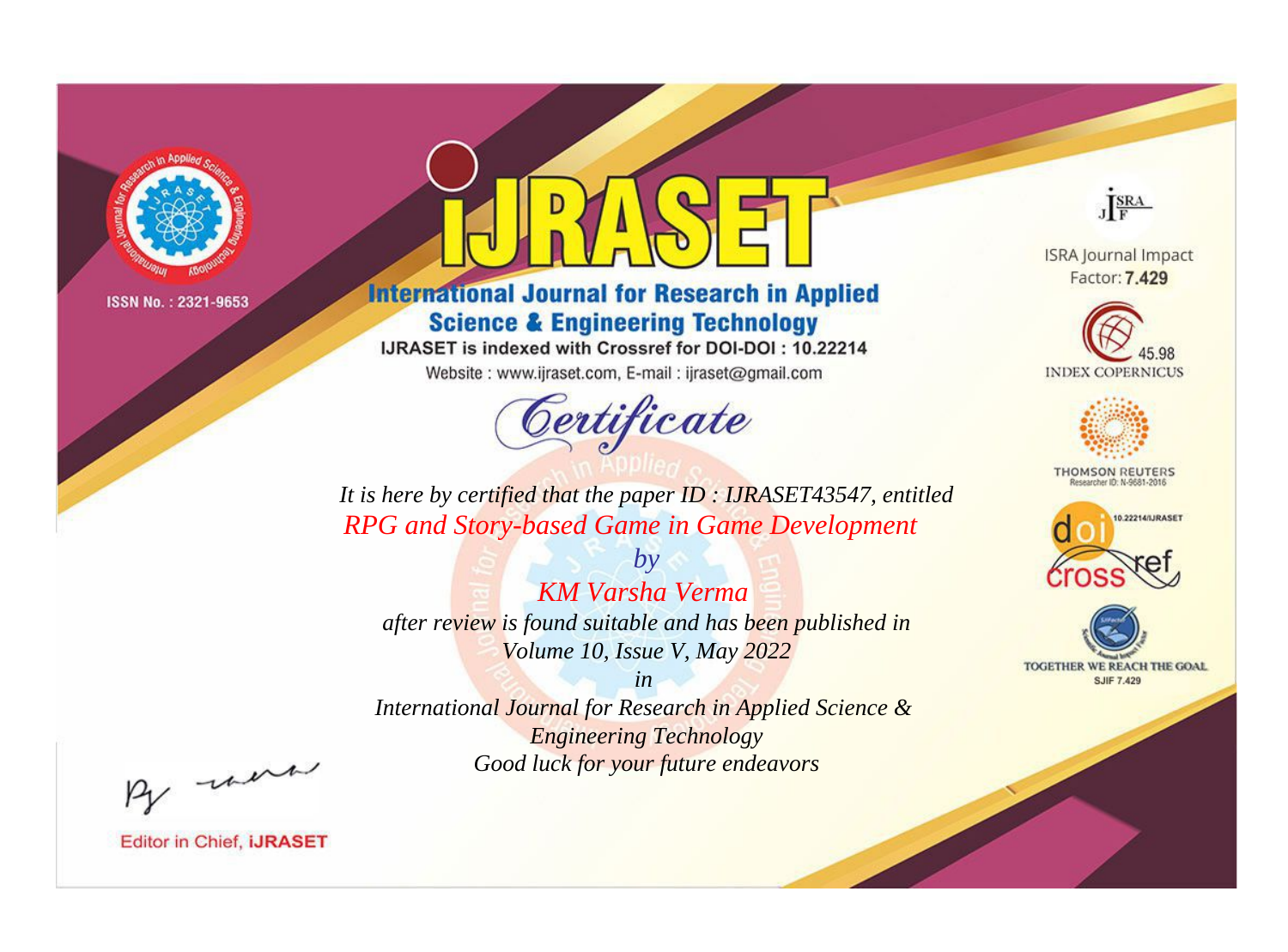

# **International Journal for Research in Applied Science & Engineering Technology**

IJRASET is indexed with Crossref for DOI-DOI: 10.22214

Website: www.ijraset.com, E-mail: ijraset@gmail.com



JERA

**ISRA Journal Impact** Factor: 7.429





**THOMSON REUTERS** 



TOGETHER WE REACH THE GOAL **SJIF 7.429** 

*It is here by certified that the paper ID : IJRASET43547, entitled RPG and Story-based Game in Game Development*

*by Tausif Ahmed after review is found suitable and has been published in Volume 10, Issue V, May 2022*

*in* 

*International Journal for Research in Applied Science & Engineering Technology Good luck for your future endeavors*

By morn